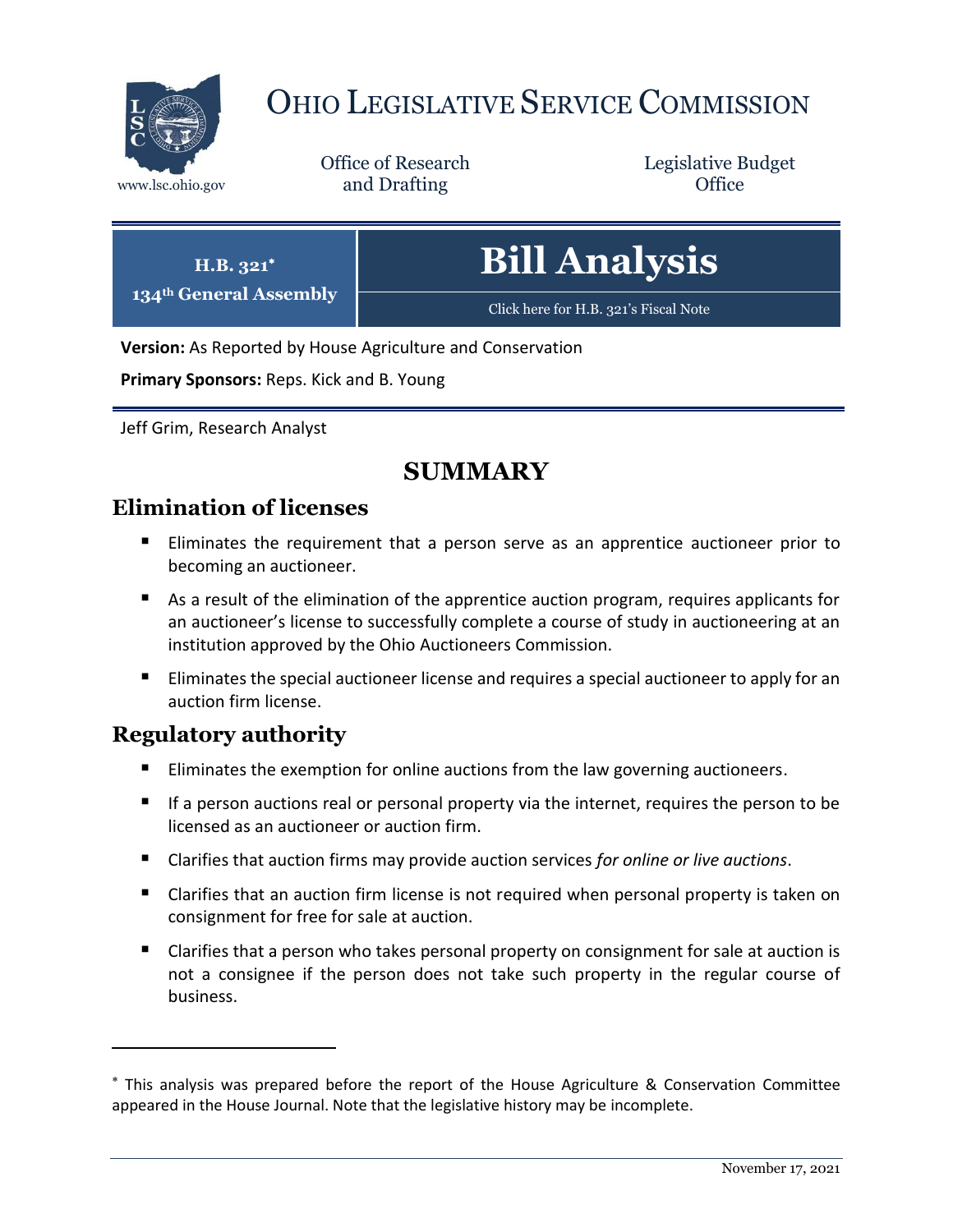# **Auctioneer licensure**

- Revises the requirements regarding examinations for auctioneer license applicants, including doing both of the following:
	- $\Box$  Eliminating the requirement that an applicant pass an oral examination administered by the Ohio Auctioneers Commission; and
	- $\Box$  Requiring the Department of Agriculture to hold written examinations 12 times a year, rather than four times a year as under current law.
- Eliminates the authorization for an Ohio resident to conduct auctions in Ohio under authority of a license issued by another state with a reciprocal agreement with Ohio.
- Establishes requirements and procedures regarding an incomplete application for an auctioneer license, including a requirement that the Director of Agriculture deny an application if an applicant fails to submit required information within 90 days.

# **Auction firm licensure validity period**

 Extends the validity of an auction firm license from one to two years and requires the Director to adopt procedures to effectuate this change.

# **Continuing education**

- Requires a licensed auctioneer and an auction firm manager of a licensed auction firm, at the time of renewal, to submit an affidavit stating that the auctioneer or auction firm manager has completed the required continuing education (C.E.).
- **Establishes general requirements for licensed auctioneers and auction firm managers of** licensed auction firms to complete eight hours of C.E. prior to the renewal of a license.
- Requires a licensed auctioneer and auction firm manager to complete C.E. in specific hours of instruction and in specific subjects, including contract law, auction ethics, and business math and accounting.
- **Specifies that an auctioneer license or auction firm license is automatically suspended if** the Director determines that a licensed auctioneer or the auction firm manager of a licensed auction firm has failed to complete the C.E. requirements.
- Establishes procedures for lifting the suspension and establishes procedures to revoke a license if the licensed auctioneer or auction firm manager fails to submit proof of completion of C.E. in a specified time.
- **Expands the authority of the Ohio Auctioneers Commission to include oversight of C.E.** courses of study and providers of those courses.

### **Miscellaneous**

**Eliminates a required transfer of money in the Auctioneers Fund to the Auction Recovery** Fund if the Auctioneers Fund exceeds \$300,000.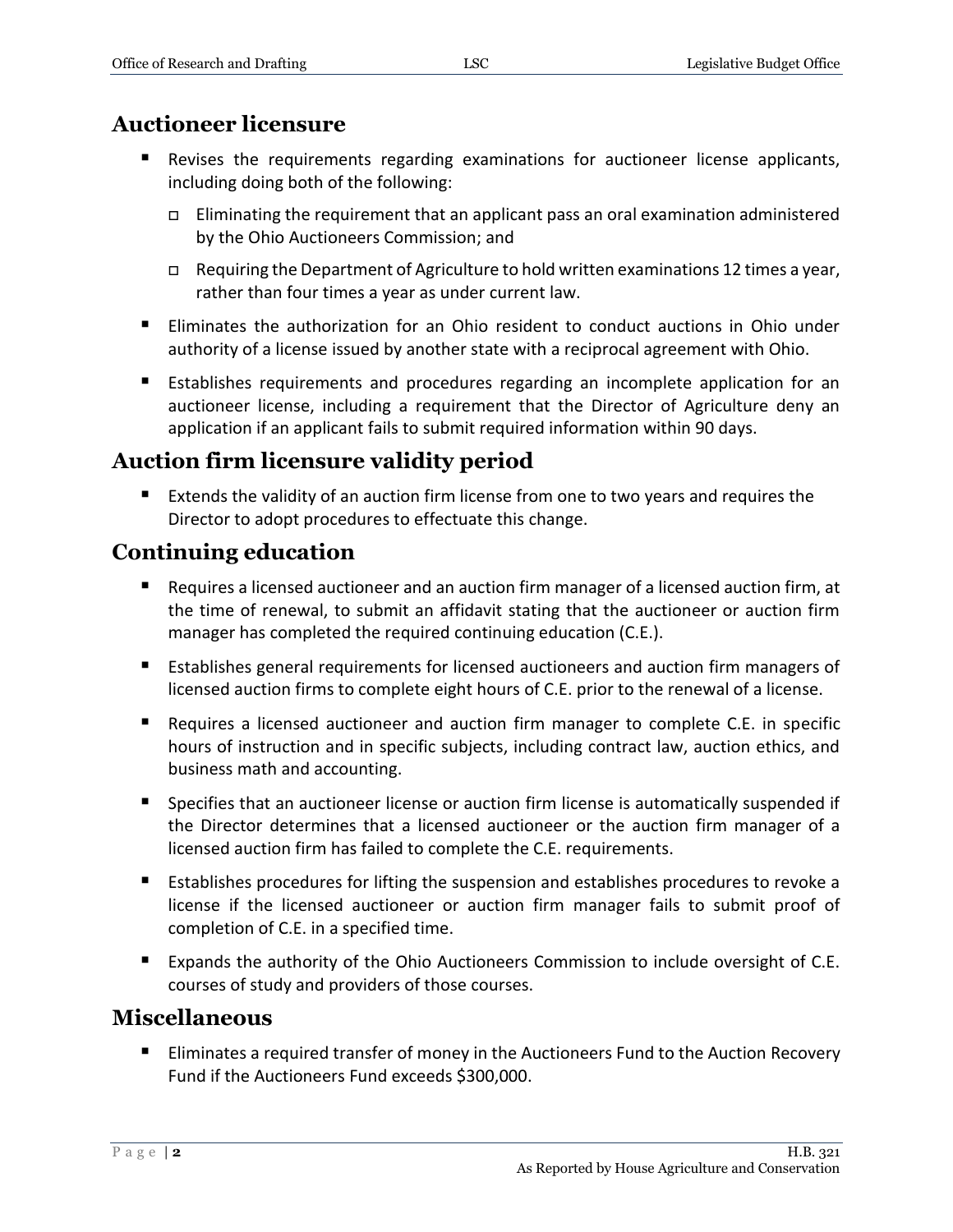Allows a seller of property to withdraw the property from an absolute auction after the auction is opened and there is public solicitation or calling for bids if no bid is made within a reasonable time.

# **DETAILED ANALYSIS**

### **Overview**

In Ohio, the Ohio Department of Agriculture regulates auctions. A person who wishes to act as an auctioneer, apprentice auctioneer, special auctioneer, or manage a personal property auction (auction firm) must obtain a license to do so from the Department.<sup>1</sup> An auctioneer, apprentice auctioneer, special auctioneer, or auction firm must comply with requirements governing auction contracts, advertising, records, and sales. The Department may deny, refuse to renew, suspend, or revoke a license for certain causes, including failure to display proper signs relating to an auction.

The bill eliminates the apprentice and special auctioneer licenses. It also revises the Department's regulatory authority regarding internet auctions and consignment sales. It modifies and expands continuing education requirements for auction firm managers and licensed auctioneers. Finally, it makes changes to the laws governing auctioneer licensure and transfers of money from the Auctioneers Fund to the Auction Recovery Fund.

# **Elimination of licenses**

### **Apprentice auctioneer license**

The bill eliminates the requirement that a person serve as an apprentice auctioneer prior to becoming a licensed auctioneer. Consequently, it eliminates the annual apprentice auctioneer license. Under current law, in order for a person to become a licensed auctioneer, the person must first serve as a licensed apprentice auctioneer for at least 12 months. The person also must participate as a bid caller in at least 12 auctions under the direct supervision of the apprentice auctioneer's sponsoring auctioneer.

An applicant for an apprentice auctioneer license must meet certain qualifications, including:

- 1. Providing proof of financial responsibility in an irrevocable letter of credit or a cash or surety bond of \$25,000;
- 2. Successfully completing a course of study at an institution approved by the State Auctioneers Commission; and
- 3. Passing oral and written examinations.<sup>2</sup>

 $1$  An auction firm also takes and advertises personal property on consignment to be sold at auction by a licensed auctioneer (R.C. 4707.01).

<sup>2</sup> R.C. 4707.09, repealed.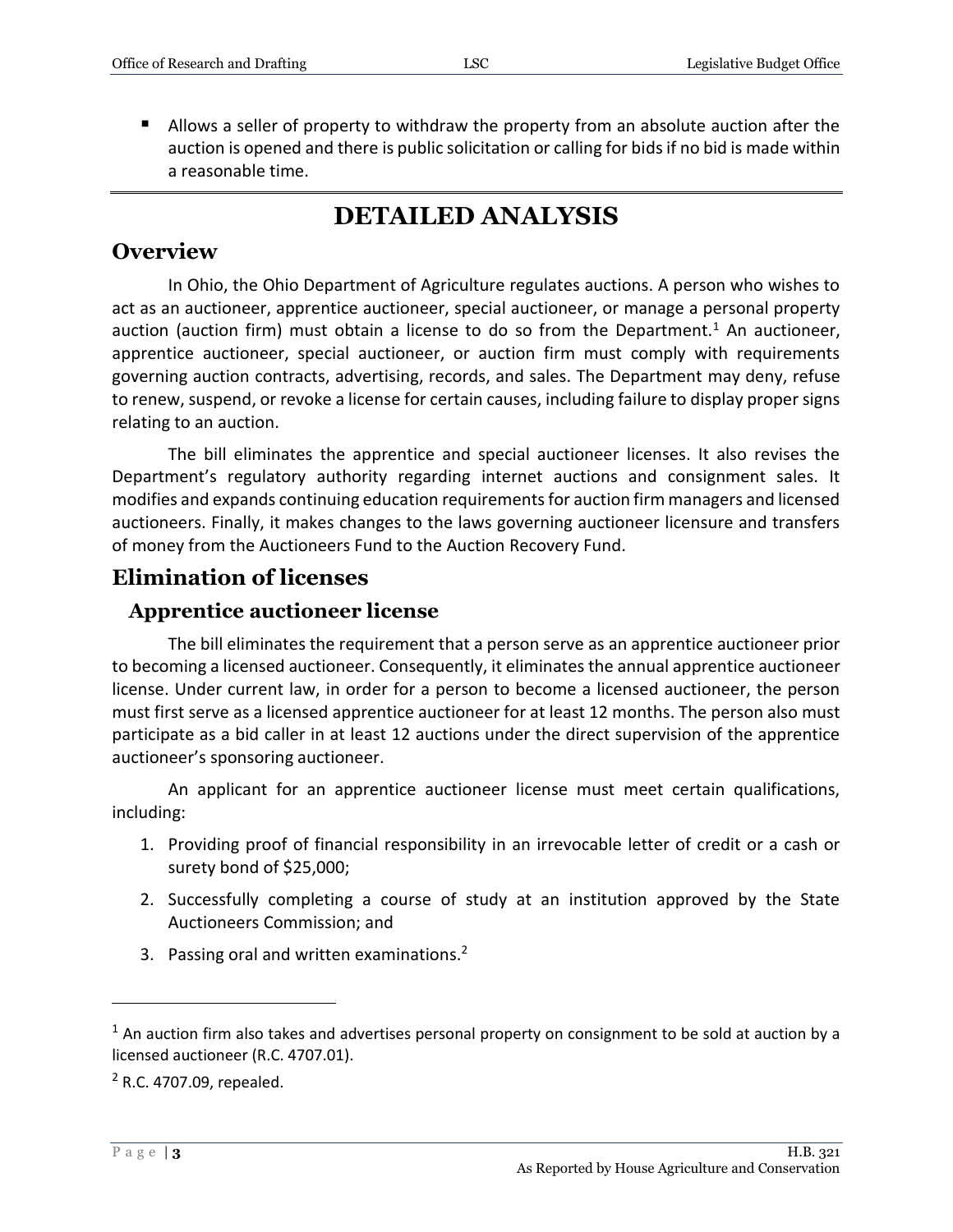Because of the elimination of the apprentice auctioneer program, the bill requires all applicants for an auctioneer's license to complete a course of study in auctioneering at an institution approved by the Commission prior to licensure. $3$ 

#### **Special auctioneer license**

The bill eliminates the special auctioneer license and instead requires any previously licensed special auctioneer to apply for an auction firm license.<sup>4</sup> Under current law, the Department issues a special auctioneer's license to the principal owner of an auction company that has been in operation on or before May 1, 1991. According to an official from the Department, S.B. 146 (enacted in the 118<sup>th</sup> General Assembly) created the special auctioneer license as a transition from the previously issued auction company license to either an auctioneer or auction firm license, depending on the activity to be licensed. However, the official stated that the Department still issues special auctioneer licenses to three recipients.<sup>5</sup>

# **Regulatory authority**

#### **Internet auctions**

Current law exempts sales of real or personal property conducted over the internet from the law governing auctioneers, provided that they are not conducted in conjunction with a live auction. The bill eliminates this exemption. The bill retains the exemption for an auction mediation company. An auction mediation company is a company that provides a forum through the internet for a person to sell the person's real or personal property via submission of silent bids using a computer or other electronic device.<sup>6</sup>

The bill also clarifies that auction firms may provide auction services *for online or live auctions*. Current law does not stipulate the type of auctions for which services may be provided by an auction firm. An online auction is an auction or sale at auction of real or personal property that is conducted via a website or similar interactive communication media in which the website or communication media accepts or rejects bids and declares items, parcels, or lots sold. A live auction is an auction that is hosted by an auctioneer with the audience of bidders and the auctioneer in the same physical location.<sup>7</sup>

### **Consignment sales**

The bill clarifies that an auction firm license is not required when personal property is taken on consignment for free for subsequent sale at auction. Further, the bill clarifies that a person who takes personal property on consignment for sale at auction is not a consignee if the

<sup>3</sup> R.C. 4707.07 and Section 5.

<sup>&</sup>lt;sup>4</sup> The licensing statute for special auctioneers, R.C. 4707.071, states that it is an annual license. However, the renewal statute, R.C. 4707.10(B)(1), states that the special auctioneer license is renewed biennially.

<sup>&</sup>lt;sup>5</sup> Phone conversation with an official from the Department of Agriculture, August 2019.

 $6$  R.C. 4707.01 and 4707.02(B).

<sup>7</sup> R.C. 4707.01.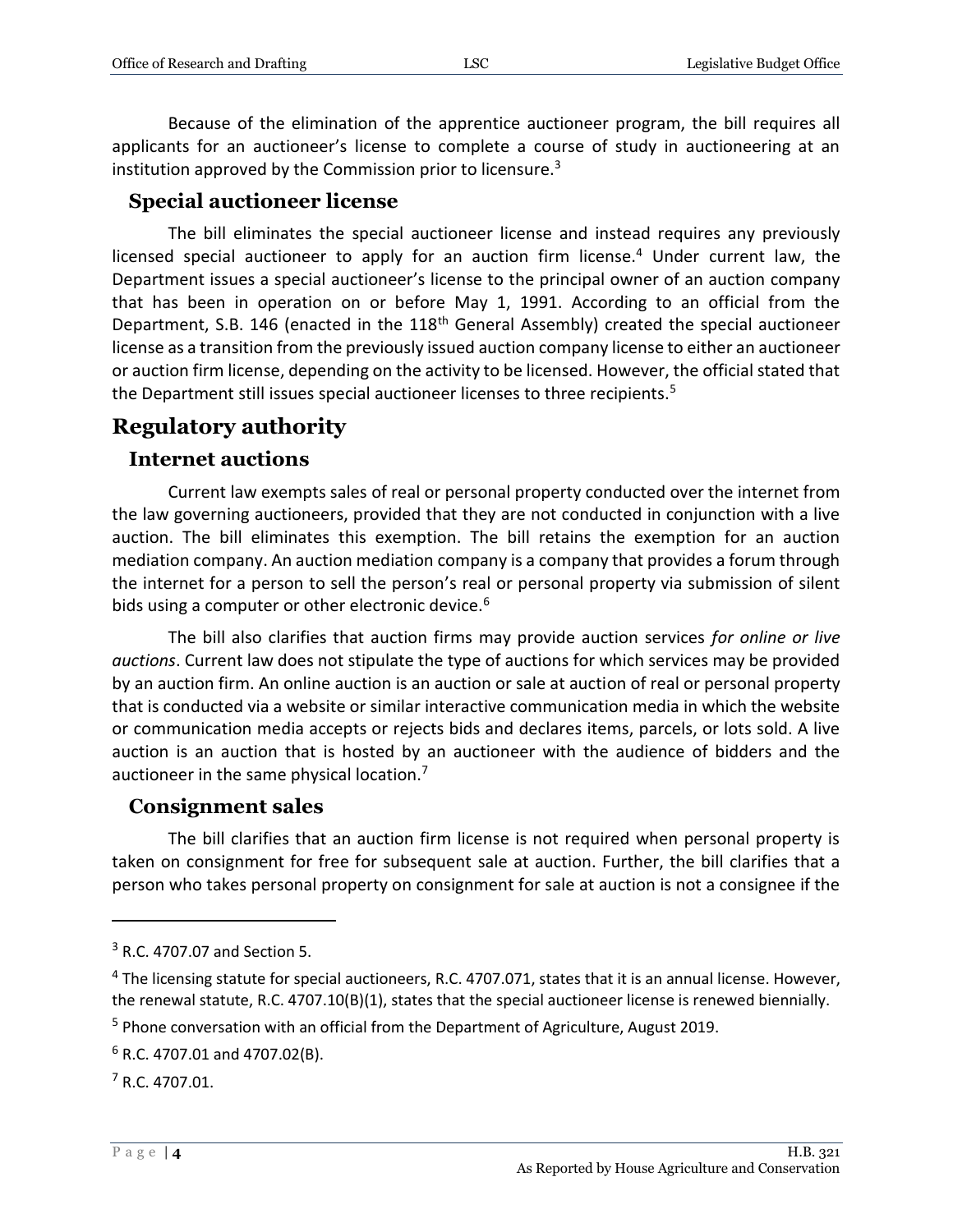person does not take such property in the regular course of business.<sup>8</sup> For example, according to a spokesperson for the Department, a person who takes (not for a fee or other consideration) the personal property of a parent, neighbor, or friend for sale online is not a consignee. Thus, the person would not fall within the scope of the law governing auctioneers.<sup>9</sup>

# **Auctioneer licensure**

# **Examinations**

The bill revises the requirements regarding oral and written examinations for auctioneer license applicants by doing all of the following:

- 1. Eliminating the requirement that an applicant pass an oral examination administered by the Commission (thus, also eliminating the requirement that the Commission administer the oral examination);
- 2. Requiring the Department to hold written examinations 12 times a year, rather than four times a year as under current law; and
- 3. Eliminating the requirement that a person retake an examination after the Department suspends their license. A Department official stated that a suspension is not of a length of time that is long enough to warrant a reexamination.<sup>10</sup>

### **Reciprocity**

The bill eliminates the authorization for an Ohio resident to conduct auctions in Ohio under the authority of a license issued by another state. As such, the bill eliminates the Department's authority to waive schooling and apprenticeship requirements for an Ohio resident who holds a valid auctioneer license in another state that has a reciprocity agreement with Ohio. Under current law, the Department may waive those requirements if the resident:

- 1. Holds a valid auctioneer license issued by a state with which the Department has entered into a reciprocal licensing agreement; and
- 2. Is in good standing with that state.

Currently, the applicant must provide proof to the Department's satisfaction that the applicant has had two years of experience as an auctioneer immediately prior to the date of application. The experience must include at least 12 auctions in which the applicant was a bid caller in the reciprocal state. $11$ 

 $\overline{a}$ 

 $11$  R.C. 4707.07(D).

 $8$  R.C. 4707.01.

<sup>&</sup>lt;sup>9</sup> Email dated December 16, 2019.

 $10$  R.C. 4707.04(C) and 4707.08(A). Phone conversation with an official from the Department of Agriculture, August 2019.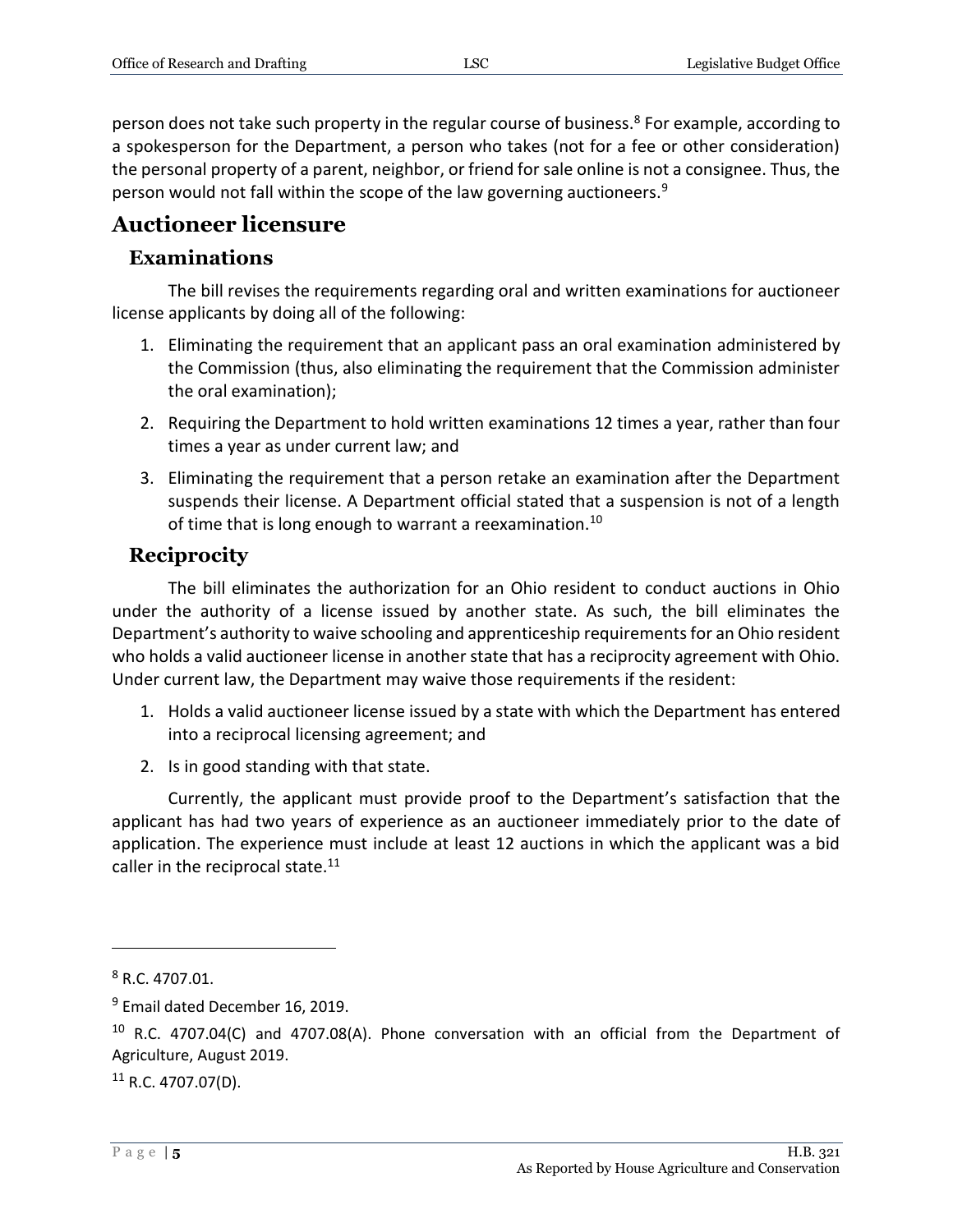### **Incomplete application**

The bill establishes procedures regarding an incomplete application for an auctioneer license. If the Department determines that an application is incomplete, it must notify the applicant that the application is incomplete and inform the applicant of the missing information. An applicant must submit the additional information within 90 days of being notified by the Department. If an applicant fails to submit the required information within that 90-day period, the Department must deny the application and the applicant forfeits the application fee.<sup>12</sup>

# **Auction firm licensure validity period**

The bill extends the validity of an auction firm license from one to two years. It also requires the Director to adopt procedures to effectuate the transition of the license from an annual license to a biennial license. The bill maintains the current license fee (\$200 biennially rather than \$100 annually).<sup>13</sup>

# **Continuing education**

### **Requirements for auctioneers and auction firm managers**

The bill requires a licensed auctioneer, prior to renewal of the license, to include with a renewal application an affidavit stating that the licensee has completed eight hours of continuing education (C.E.) in accordance with the bill during the two years immediately preceding renewal of the auctioneer's license. Similarly, prior to renewing an auction firm's license, the auction firm manager of the licensed auction firm must include with a renewal application an affidavit stating that the auction firm manager has completed eight hours of C.E. in accordance with the bill during the two years immediately preceding renewal of the auction firm's license. The bill prohibits the Director from renewing an auctioneer or auction firm license unless the applicant demonstrates that all C.E. requirements have been completed.<sup>14</sup>

### **Subjects**

Except as specified below, the bill requires a licensed auctioneer and an auction firm manager to complete the eight hours of C.E. as follows:

- 1. Three of the hours must include areas of instruction in any of the following: an overview of the law governing auctioneers; contract law; the Uniform Commercial Code; auction ethics; or trust or escrow accounts;
- 2. Five of the hours must include areas of instruction in any of the following areas: advertising and marketing; business math and accounting; insurance and liability; federal firearms law; business management; or motor vehicle, real estate, or personal property auctions.

 $12$  R.C. 4707.07(B).

<sup>13</sup> R.C. 4707.10(A) and Section 6.

 $14$  R.C. 4707.10(B).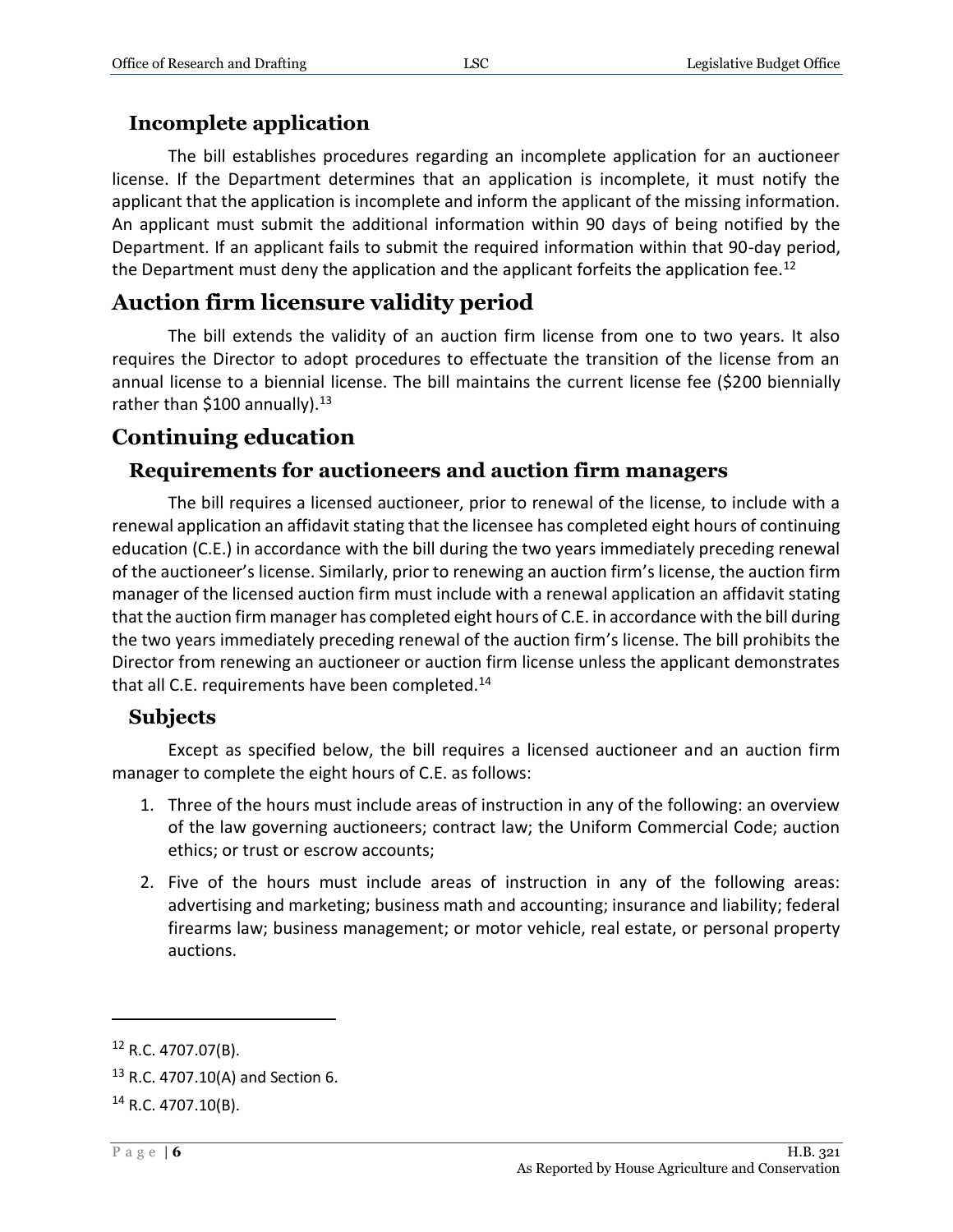If a licensed auctioneer has been issued a license with a validity period of 12 months or less, the auctioneer must complete four hours of C.E. as follows:

- 1. One hour in the areas of instruction described in (1) above;
- 2. Three hours in the areas of instruction described in (2) above.

A licensed auctioneer or an auction firm manager of a licensed auction firm may complete an area of instruction for C.E. hours in another state if both of the following apply:

- 1. The area of instruction has been approved by the appropriate state governing body in the other state;
- 2. The Ohio Auctioneers Commission approve the completion of the area of instruction by the auctioneer or auction firm manager in the other state.<sup>15</sup>

#### **License suspension**

The bill specifies that an auctioneer license or auction firm license is automatically suspended if the Director determines that a licensed auctioneer or the auction firm manager of a licensed auction firm has failed to complete the C.E. requirements.

An auctioneer license or auction firm license is automatically suspended on the date on which the Director makes the determination. The Director must provide the offending licensee with an opportunity for an administrative hearing on the suspension in accordance with the Administrative Procedure Act.

If a license is suspended, both of the following apply:

- 1. The auctioneer or auction firm manager of the auction firm must provide proof of completion of the C.E. requirements within 180 days after the suspension is issued; and
- 2. If the auctioneer or auction firm manager fails to submit the proof within that time period, the license is automatically revoked. The Director must provide the former licensee with an opportunity for an administrative hearing on the revocation in accordance with the Administrative Procedure Act.

If an auctioneer or auction firm license is revoked, the bill prohibits the former licensee from applying for a new license earlier than one year after the revocation. The applicant must comply with all requirements for the issuance of a new auctioneer or auction firm license.<sup>16</sup>

### **Continuing education providers**

The bill requires the Ohio Auctioneers Commission to oversee continuing education courses of study that are offered by continuing education providers. Specifically, the bill requires the Commission to do all of the following:

1. Establish requirements and standards for courses of study;

<sup>15</sup> R.C. 4707.101.

<sup>&</sup>lt;sup>16</sup> R.C. 4707.153.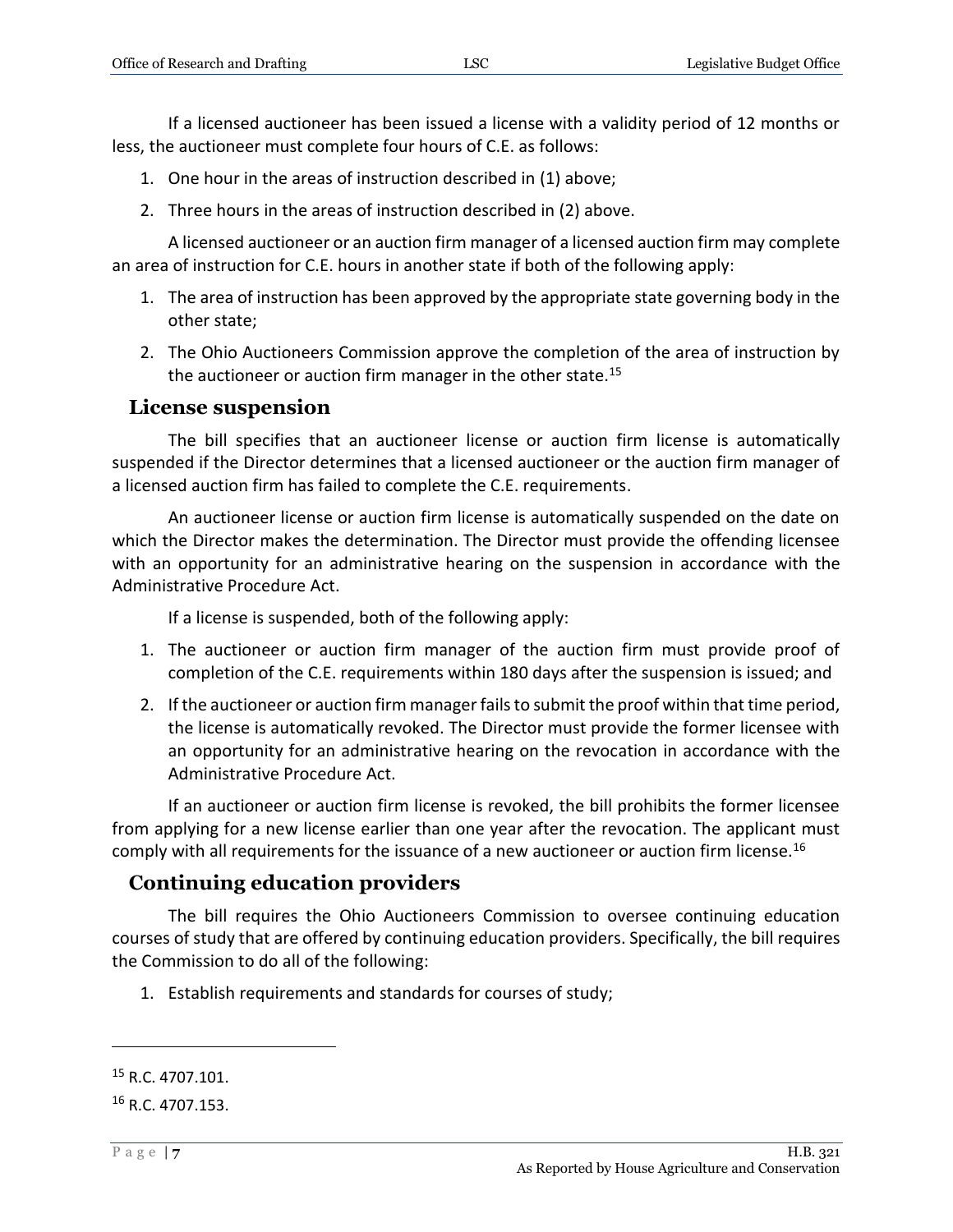- 2. Triennially review the courses offered by continuing education providers to determine if the courses comply with the bill's requirements and standards; and
- 3. Approve or deny approval to continuing education providers. (The Commission must approve providers that comply with the bill's requirements and standards.)

Current law grants similar oversight to the Commission over courses of study in auctioneering and the institutions that offer those courses.<sup>17</sup>

### **Miscellaneous**

### **Auctioneers Fund**

The bill eliminates a required transfer of a portion of the Auctioneers Fund (used to fund the auctioneers program) to the Auction Recovery Fund (used to compensate persons damaged by unethical conduct of an auctioneer). Under current law, at the end of each fiscal year, if the balance of the Auctioneers Fund exceeds \$300,000, the Director of Agriculture must request the Director of Budget and Management to, and the Director of Budget and Management must, transfer 25% of the excess balance to the Auction Recovery Fund.<sup>18</sup>

### **Absolute auctions**

The bill allows a seller of property to withdraw the property from an absolute auction after the auction is opened and there is public solicitation or calling for bids if no bid is made within a reasonable time. Under current law, an absolute auction is an auction of real or personal property to which all of the following apply:

- 1. The property is sold to the highest bidder without reserve;
- 2. The auction does not require a minimum bid;
- 3. The auction does not require competing bids of any type by the seller or the seller's agent; and
- 4. The seller of the property cannot withdraw the property from auction after the auction is opened and there is public solicitation or calling for bids.

The bill makes the above change for purposes of consistency with the Uniform Commercial Code.<sup>19</sup>

# **HISTORY**

| <b>Action</b>                             | Date     |
|-------------------------------------------|----------|
| Introduced                                | 05-25-21 |
| Reported, H. Agriculture and Conservation | $---$    |

 $17$  R.C. 4707.04(B).

<sup>19</sup> R.C. 4707.01.

 $18$  R.C. 4707.05 and 4707.25(A).